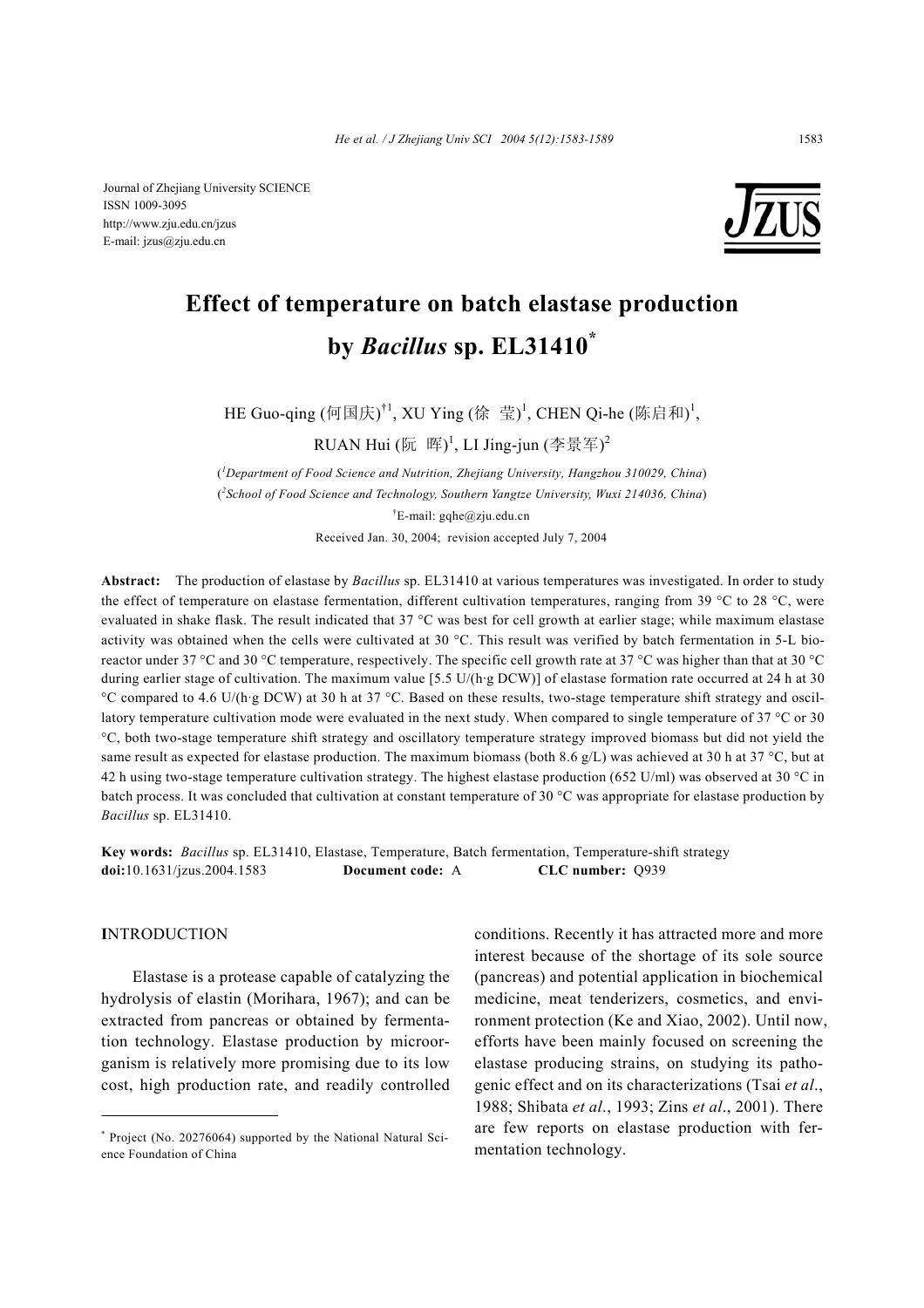To achieve highest economy benefit, how to attain maximum production was considered first and then how to reduce the fermentation cycle duration (Feng *et al*., 2003; Mei *et al*., 1999). Environmental conditions, such as temperature and pH, are important factors affecting fermentation wherein microorganism metabolism is catalyzed by various kinds of enzymes. Under optimal conditions, enzymes are capable of maximum activity. For obtaining high specific cell growth rate, specific elastase formation rate, elastase activity and productivity, it is necessary to control environmental parameters to optimal conditions throughout the course of cultivation. Little information, however, is available on the optimum temperature conditions in shake flask or bioreactor, which is important for large-scale production of elastase. In our previous study, the cultivation kinetics of *Bacillus* sp. EL31410 was studied (Chen *et al*., 2004). The objective of this paper was to investigate the effect of temperature on cell growth of, and elastase formation by, *Bacillus* sp. EL31410 and to find the desired temperature cultivation mode through comparing different temperature cultivation condition in 5-L bioreactor.

### MATERIALS AND METHODS

#### **Microorganism and culture media**

The elastase producing strain *Bacillus* sp. EL31410 was screened and preserved by our lab. The stock culture was maintained at 4 °C on agar slant containing (g/L) beef extract, 4; peptone, 6; yeast extract, 2; NaCl, 5 and agar, 20 (initial pH 7.5). The growth medium composition for seed culture was the same as that of the stock culture except agar. The fermentation medium optimized by Chen *et al*.(2002) consisted of (g/L) glucose, 74; casein, 11.3; corn steep flour, 6.16; K<sub>2</sub>HPO<sub>4</sub>, 2.06 and  $MgSO_4·7H_2O$ , 0.34 (initial pH 7.5). All media were autoclaved at 121 °C for 20 min, and cooled to room temperature prior to use.

#### **Batch fermentation in shake flask**

The inoculum was prepared by transferring a

loopful of cells from slant into 25 ml seed medium in 250-ml Erlenmeyer flasks and cultivated for 18 h on a rotary shaker at 200 rpm for 18 h at 37 °C. Elastase production was carried out in incubator shakers. One ml of the seed culture was inoculated into 25 ml fermentation medium (in 250-ml Erlenmeyer flasks) autoclaved at 121 °C for 20 minutes previously. The seed culture was cultivated using incubator shaker operating at 37 °C and 200 rpm. Temperature was controlled to different required temperatures in the range of 28 °C−39 °C.

#### **Batch fermentation in bioreactor**

Seed preparation was the same as that for batch fermentation in shake flask. Batch fermentation was carried out in 5-L bioreactor with rotational speed of 300 rpm, inoculation size of 4%, loading coefficient of 0.6, air aeration of 1 vvm, initial pH of 7.5, and required temperature.

## **Two-stage temperature shift cultivation experiment**

37 °C was used from the beginning to 18 h of cultivation, then shifted from 37  $\degree$ C to 30  $\degree$ C at 18 h. Other conditions were the same as those in single constant temperature experiments.

#### **Oscillatory temperature cultivation experiment**

The cultivation temperature was fixed at 37 °C during the first 3 h, and changed to 30 °C 3 h later, then changed back to 37  $\degree$ C after 3 h, thus completing a cycle which was repeated till the end of the experiment.

#### **Assays**

Biomass was determined by dry cell weight (DCW, g/L). The 10 ml culture broth was centrifuged for 20 min at 3000 rpm, and the pellet was washed twice with distilled water and then dried at 80 °C to constant weight.

Samples was taken from the fermentation broth every 6 h and centrifuged at 6000 rpm for 15 min. Then the supernatant was suitably diluted. Elastase activity (EA) was assayed by the colorimetric method of Sachar (1955). Enzyme preparation was incubated with 20 mg of Congo-red elastin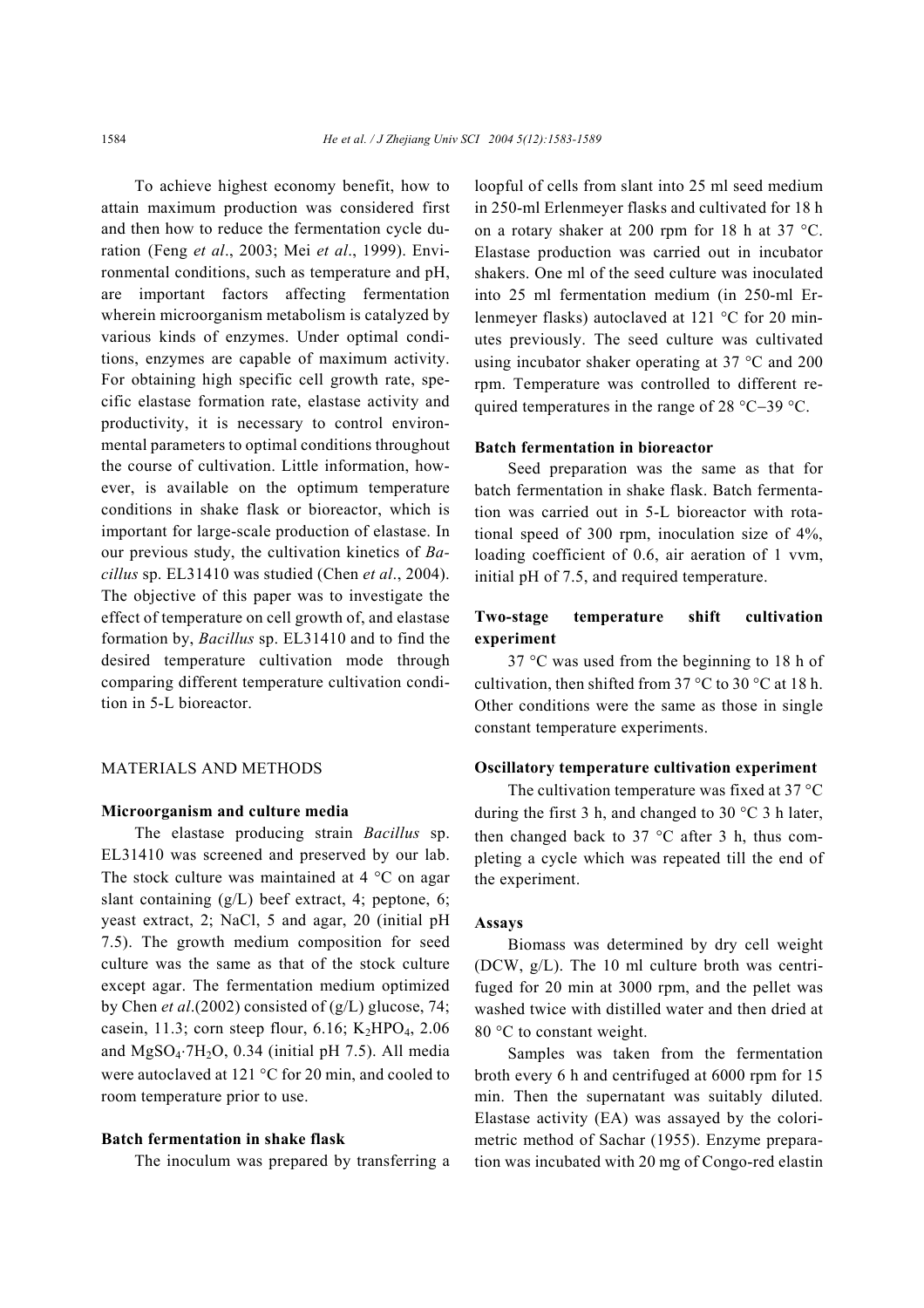in 2 ml of 0.2 mol/L boric acid buffer (pH 7.4) with shaking for 20 min at 37 °C and 100 rpm. The reaction was stopped by adding 2 ml of 0.7 mol/L sodium phosphate buffer (pH 6.0), and filtered immediately. Absorbency of the filtrate was read at 495 nm against a control (no enzyme). One unit of elastase activity was defined as the amount of enzyme required to solubilize 20 mg elastin-congo red under the test conditions. Reducing sugar concentration (RSC) was measured according to DNS method (Zhang *et al*., 1997).

#### **Statistical analysis**

Every experiment was replicated thrice. Data of interest were analyzed with LSD method.

## RESULTS AND DISCUSSIONS

## **Elastase production at different temperatures in shake flask**

In order to study the influence of temperature on *Bacillus* sp. EL31410 cell growth and elastase production, five different temperature (39 °C, 37 °C, 35 °C, 30 °C, 28 °C) experiments were performed in shake flask. Time-course of elastase batch fermentation at the different temperatures is shown in Fig.1. With rising operating temperature, the time taken to reach maximum DCW (Fig.1a) and maximum EA (Fig.1b) value was shortened. During the first 24 h, faster cell growth was observed at higher temperatures (39 °C, 37 °C and 35 °C). After 24 h cultivation, the biomass declined at higher temperatures but kept on increasing at the lower temperatures (30 °C and 28 °C). Maximum DCW appeared at lower temperatures, but lagged that during higher temperatures. During cell cultivation under higher temperatures, the elastase biosynthesis lagged cell growth by about 6 h and then increased obviously. But the period when EA rapidly increased was extended beyond 12 h for 30 °C and 28 °C. At the former stage, the EA of higher temperatures were higher than those of lower ones, but during mid- and later-stage the EA of cells cultivated at 30 °C was the highest. The differences of maximum EA under the five tested temperatures

were significant (*P*=0.05). The consumption of reducing sugar at 39 °C was the fastest and the lowest at 28 °C throughout the process. In addition, a longer stabilization period for the target product appeared also at 30 °C. The reducing sugar at higher temperatures ceased to be used and seem to increase slightly, while at lower temperatures glucose continued to be utilized.



**Fig.1 Time-course of elastase production at 39** °**C, 37** °**C, 35** °**C, 30** °**C and 28** °**C (a) DCW; (b) EA; (c) RSC**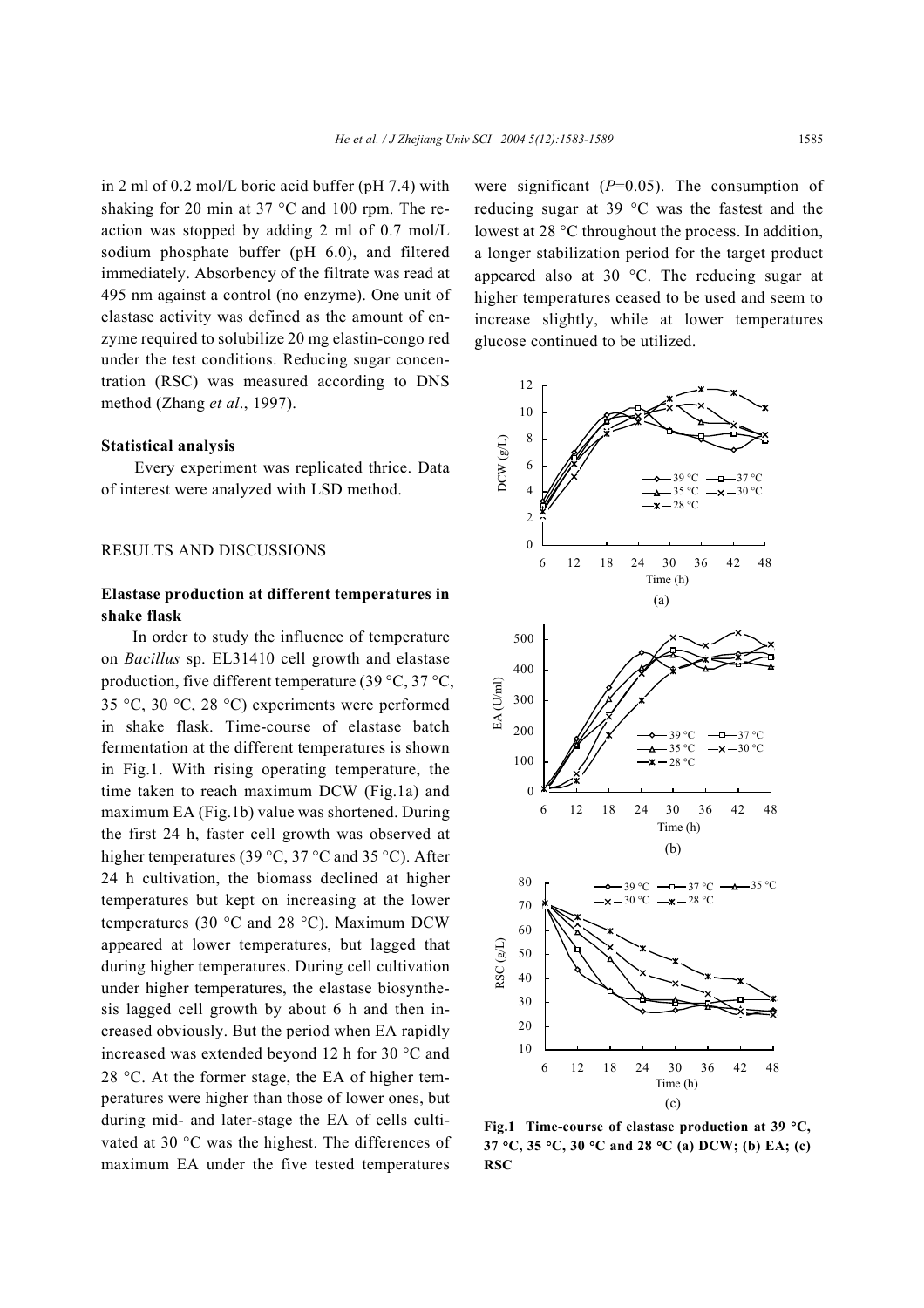High temperature was beneficial for cell growth while low temperature was favorable for elastase biosynthesis. Sometimes cell autolyzation and enzyme inactivity are also accelerated under too high temperature; so targeted product yield is affected negatively (Chu and Li, 2002). However, the operating temperature must not be too low, as biochemical reaction rate typically decreases with decreasing temperature. Thus lower operating temperature would decrease enzyme production and prolong the required fermentation course as well. In addition, it is not easy to control industry-scale fermentation when the temperature is too much lower than the ambient temperature (Feng *et al*., 2003). Based on the discussion above, 37 °C and 30 °C were considered to be beneficial for *Bacillus* sp. cell growth and elastase production, respectively. In order to further verify these results gained from shake flask, more experiments were carried out in 5-L fermenter and some dynamics data was also collected and analyzed.

### **Effect of temperature on specific growth rate**

Fig.2 shows the results of batch fermentation at 37 °C and 30 °C in 5-L bioreactor. Specific growth rate ( $\mu_{cell}$ ) at 37 °C and 30 °C showed similar tendency before 30 h cultivation, although  $\mu_{cell}$  at 37 °C was higher than that at 30 °C; after 30 h, when  $\mu_{cell}$  decreased and showed obviously different behavior.  $\mu_{cell}$  was down to minus at 32 h and 45 h at 37 °C and 30 °C, respectively. The curve fluctuated, especially during the later stage of experiment. It was thought that the microorganism reused the by-products in the broth and grew again during the later stage of cultivation.

## **Effect of temperature on the specific elastase production rate**

Fig.2 shows that during the period of 20 h to 48 h, specific elastase formation rate (*P*elastase) at 30 °C was faster than that at 37 °C. After cultivation for 24 h, the maximum value of  $P_{\text{elastic}}$  [5.5 U/(h⋅g DCW)] occurred at 30 °C, but was 4.6 U/(h⋅g DCW) at 30 h at 37 °C. These data implied that operation at 30 °C in bioreactor improves elastase production

and prolongs the period of stable production.

## **Effect of temperature on specific reducing sugar consumption rate**

The consumption rate of reducing sugar at 37 °C was faster than that at 30 °C during the period of the beginning to 36 h. At 37 °C more substrate was contributed to cell growth, so EA (468 U/ml) was



**Fig.2 Batch fermentation at 37** °**C and 30** °**C carried** out in 5-L fermenter (a)  $\mu_{cell}$ , (b)  $P_{elastic}$ , (c) specific **reducing sugar consumption rate**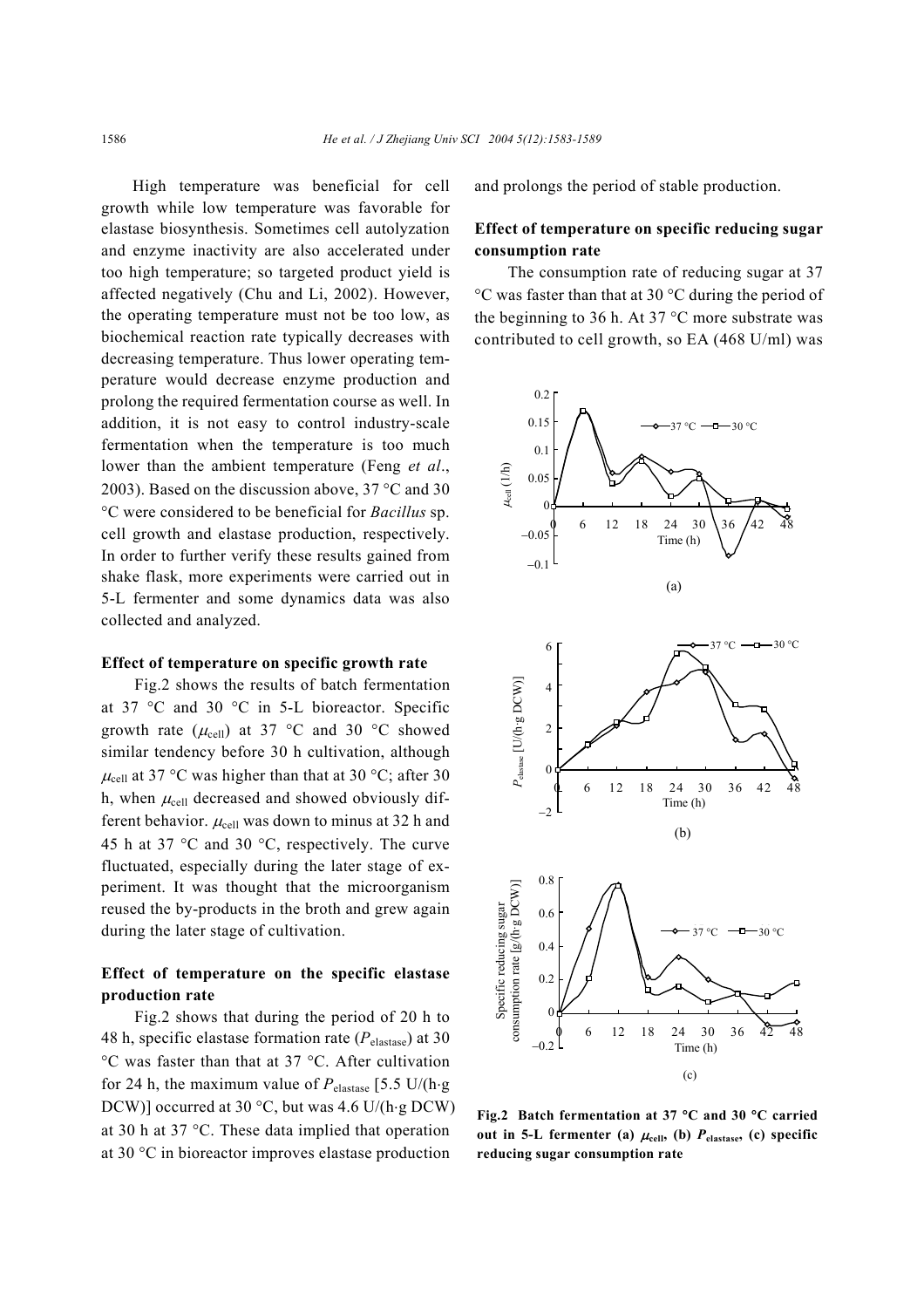not high. This finding implied that the substrate metabolites may have a role in contributing to elastase production.

### **Temperature shift protocols**

In general, the optimal cultivation conditions for cell growth and enzyme production are the same but are sometimes quite different. There are about three kinds of temperature cultivation mode for fermentation: cultivation at a single constant temperature, two-stage (or multi-stages) temperature-shift cultivation strategy (Zheng *et al*., 2001) and oscillatory temperature cultivation mode (Zhang *et al*., 2002). Based on the results above, if a relatively high temperature was adopted during earlier stage, it will be beneficial for accumulation of DCW and enhance EA indirectly. During the mid- and later-stages, however, lower temperature should not only be beneficial for cell content, but also be favorable for elastase formation and secretion. At the same time, temperature shifted periodically from high to low temperature may better induce production of some enzymes for elastase biosynthesis, so oscillatory temperature cultivation mode was also tested. In the following work, the cell cultivation was carried out in 5-L bioreactor where various parameters, namely constant 37 °C, constant 30 °C, two-stage temperature shift strategy and oscillatory temperature cultivation mode were manipulated and tried.

#### **Effect of different temperature modes**

Comparative profiles of elastase fermentation under the four temperature conditions described above are shown in Fig.3. Before 24 h, the biomass of *Bacillus* sp. EL31410 varied with the operating temperatures. As expected, the biomass of two kinds of temperature-shift strategies was higher than that of either 37  $\degree$ C or 30  $\degree$ C in this case. Maximum biomass (about 8.6 g/L) was achieved at 37 °C and two-stage temperature cultivation strategy at 30 h and 42 h, respectively. However, for 37 °C, after the DCW peak, it rapidly declined to lower than that of the other cultivation temperatures, for reasons still remaining unknown. And for 30 °C and two-stage temperature cultivation strategy, the cell growth still maintained a suitable rate while the other two dropped after 30 h. These results indicated that temperature shift cultivation strategies favor cell growth.



**Fig.3 Elastase production by** *Bacillus* **sp. EL31410 at** different temperature mode: ( $\circ$ ) 37 °C, ( $\Box$ ) 30 °C, ( $\Delta$ ) **two-stage temperature-shift cultivation strategy, (**×**) oscillatory temperature mode (a) DCW; (b) EA; (c) RSC**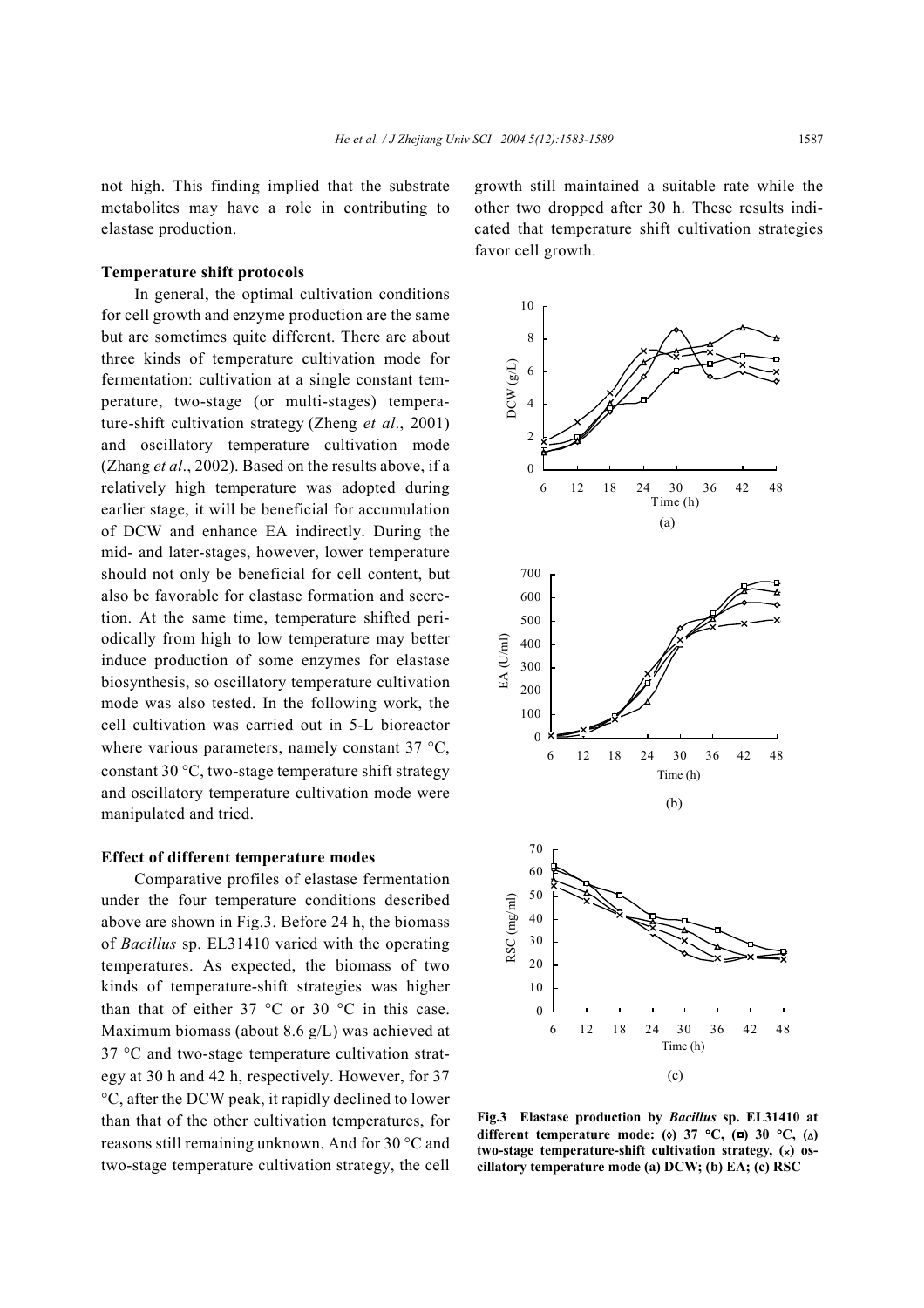Similar time-course profiles of elastase fermentation were observed among these four temperature cultivation protocols as shown in Fig.3. When cultivated for 24 h, EA of two-stage temperature-shift cultivation strategy was the lowest (*P*=0.01). The reason was considered that temperature shift from 37 °C to 30 °C at 18 h caused the microorganism to readjust its metabolism system activities. The highest value (652 U/ml) was obtained at 30 °C in the bioreactor. The differences of maximum EA under the four tested temperature conditions were significant (*P*=0.05). These results suggested that both two-stage temperature cultivation strategy and oscillatory temperature cultivationmode did not significantly improve elastase production level as expected, although it was true that temperature-shift strategies favored to cell growth during the earlier stage of cultivation. The possible reason was that the mRNA of some enzymes for biosynthesis and secretion of elastase was not stable within a certain temperature range. An appropriate decrease in temperature would enhance the stability of the mRNA and prolong the duration of enzyme production. Another reason was that the high concentrations of metabolites and by-products accumulated in culture system probably inhibited enzyme production during the cultivation process (Beg *et al*., 2002).

Before 18 h of cultivation, the reducing sugar was consumed at a high rate under the two-stage temperature shift strategy. After 18 h, a rapidly declining tendency was observed just at 37 °C. During the cell cultivation, glucose was consumed very slowly at 30 °C, RSC was not significant different (*P*=0.05) at 48 h.

#### **CONCLUSION**

This study indicated that the influence of temperature on elastase fermentation was very significant. 37 °C was favorable for cell growth at earlier stage. Maximum elastase activity was achieved when the cells were cultivated at 30 °C. This result was verified when the cells were cultivated at 37 °C or 30 °C in the reactor. Comparison of four different cultivation temperature modes showed that both two-stage temperature shift strategy and oscillatory temperature cultivation mode enhanced biomass but did not have the same result as expected for elastase production. It was concluded that cultivation at constant temperature of 30 °C was appropriate for elastase batch fermentation by the strain of *Bacillus* sp. EL31410. This study's results provide useful information to applied and industrial microbiologists, and process engineers for designing scale-up strategies for process optimisation.

#### **References**

- Beg, Q.K., Saxena, R.K., Gupta, R., 2002. De-repression and subsequent induction of protease synthesis by *Bacillus mojavensis* under fed-batch operations. *Process Biochemistry*, **37**:1103-1109.
- Chen, Q.H., He, G.Q., Molhtar, A.M.A., 2002. Optimization of medium composition for the production of elastase by *Bacillus* sp. EL31410 with response surface methodology. *Enzyme Microbial Technol*, **30**:667-672.
- Chen, Q.H., He, G.Q., Schwarz, P., 2004. Studies on cultivation kinetics for elastase production by *Bacillus* sp. EL31410. *J Agric Food Chem*, **52**:3356-3359.
- Chu, J., Li, Y.R., 2002. Regulation Technology of Modern Fermentation Industry. Chemistry Industry Press, Beijing, China, p.262-263 (in Chinese).
- Feng, Y.Y., He, Z.M., Say, L.O., Hu, J.Y., Zhang, Z.G., Win, J.N., 2003. Optimization of agitation, aeration, and temperature conditions for maximum β-mannanase production. *Enzyme Microbial Technol*, **32**:282-289.
- Ke, N., Xiao, C.S., 2002. Research process of elastase produced by microorganism. *Microbiology*, **4**:91-94 (in Chinese).
- Mei, L.H., Yao, S.J., Lin, D.Q., 1999. Biochemistry Process Technology. Science Press, Beijing, China, p.185-186 (in Chinese).
- Morihara, K., 1967. Elastolytic properties of various proteases from microbial origin. *Arch Biochem Biophys*, **120**:68-78.
- Sachar, L.A., 1955. Photometry method for estimation of elastase activity. *Proc Soc Expeti Biol Med*, **90**:323-325.
- Shibata, Y., Fujimura, S., Nakamura, T., 1993. Purification and partial characterization of an elastolytic serine protease of *Prevotella intermedia. Appl Environm Microbial*, **59**:2107-2111.